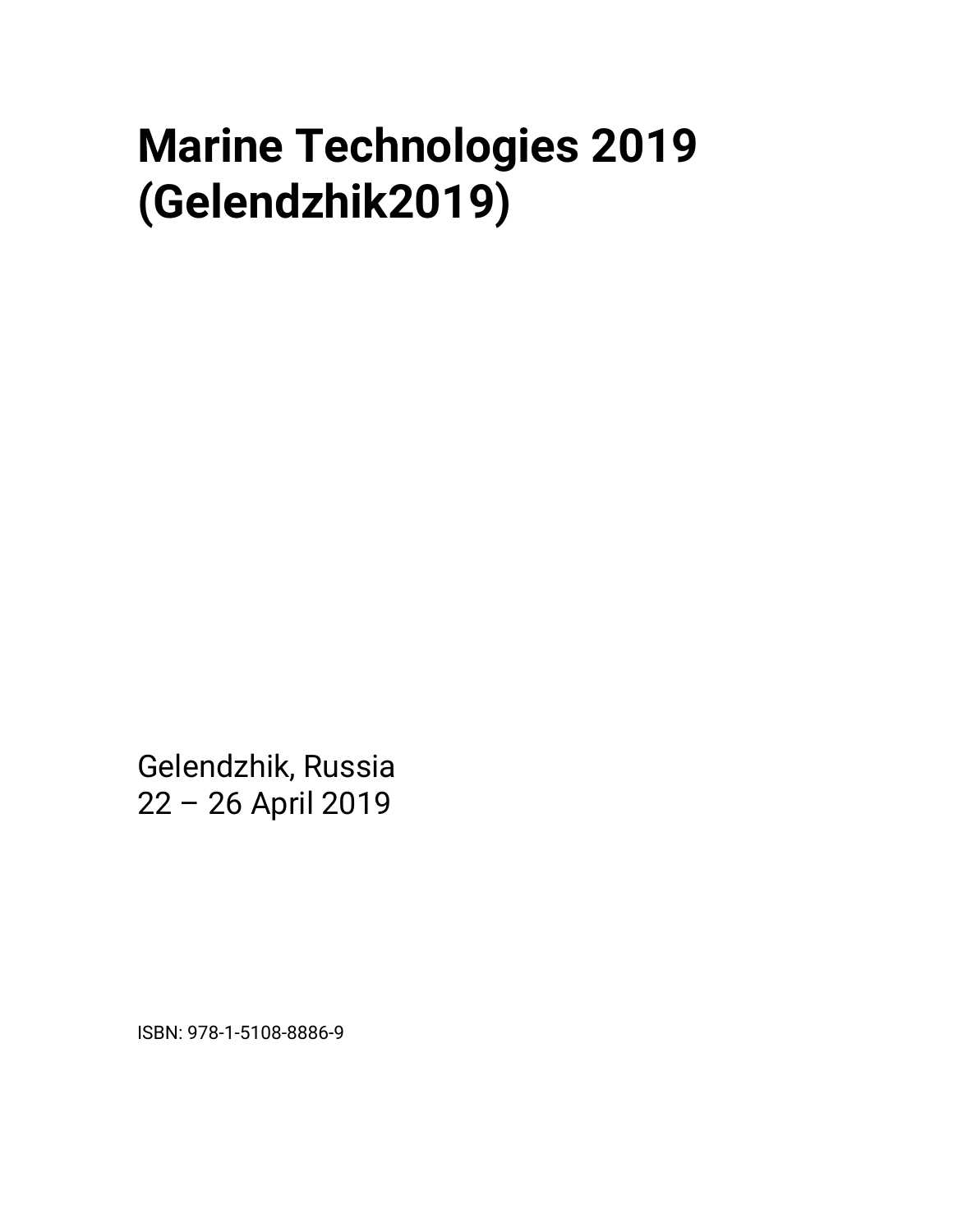**Printed from e-media with permission by:** 

Curran Associates, Inc. 57 Morehouse Lane Red Hook, NY 12571



**Some format issues inherent in the e-media version may also appear in this print version.** 

Copyright© (2019) by the European Association of Geoscientists & Engineers (EAGE) All rights reserved.

Printed by Curran Associates, Inc. (2019)

For permission requests, please contact by the European Association of Geoscientists & Engineers (EAGE) at the address below.

European Association of Geoscientists & Engineers (EAGE) PO Box 59 3990 DB Houten The Netherlands

Phone: +31 88 995 5055 Fax: +31 30 634 3524

eage@eage.org

## **Additional copies of this publication are available from:**

Curran Associates, Inc. 57 Morehouse Lane Red Hook, NY 12571 USA Phone: 845-758-0400 Fax: 845-758-2633 Email: curran@proceedings.com Web: www.proceedings.com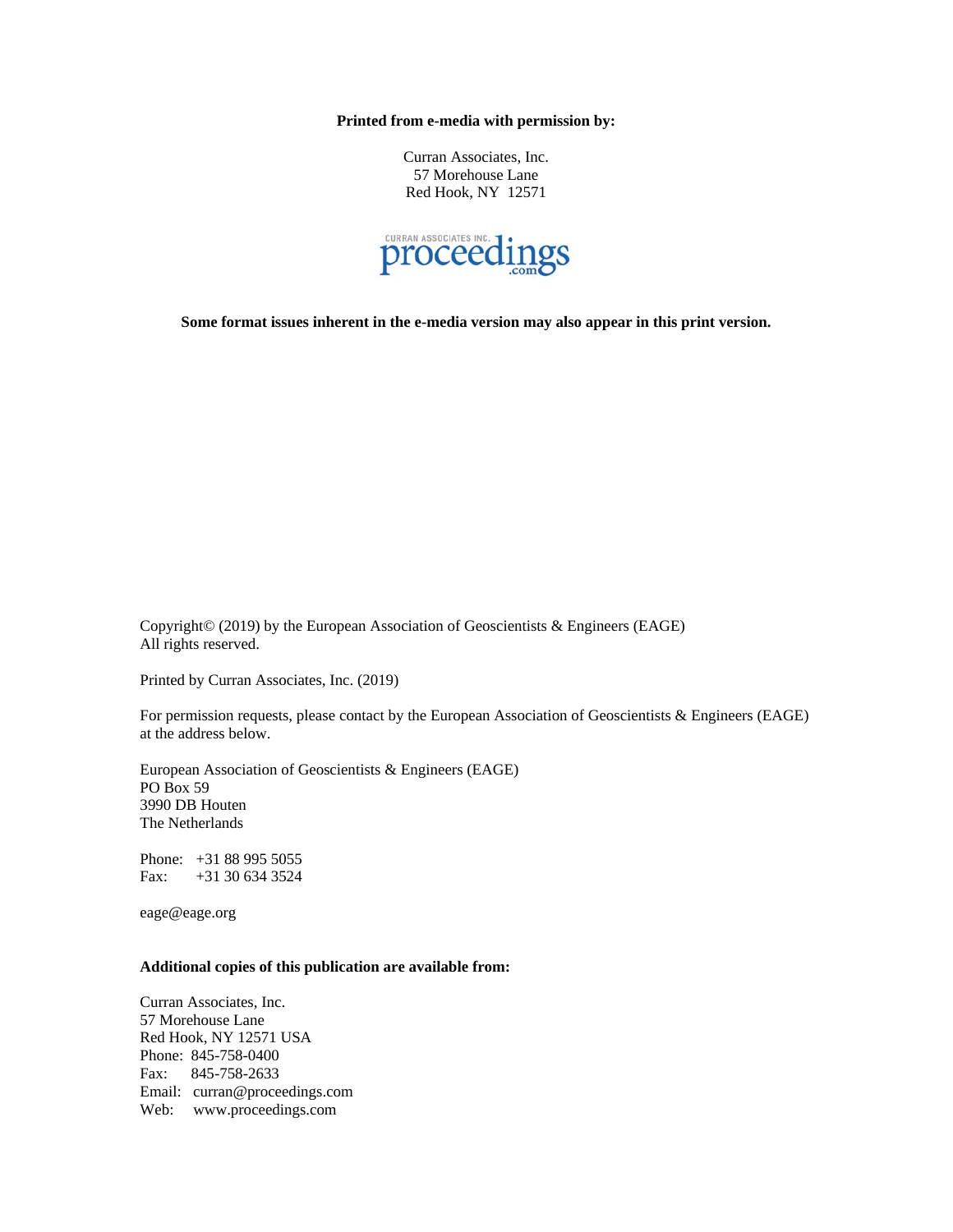## **TABLE OF CONTENTS**

| THE RESULTS OF CHARACTERISTICS OF VERTICAL ARRAYS OF MARINE PNEUMATIC                                                                              |  |
|----------------------------------------------------------------------------------------------------------------------------------------------------|--|
| V. Gulenko, E. Zakharchenko, A. Rudakov                                                                                                            |  |
| EFFICIENCY AND SAFETY OF PROSPECTING, EXPLORATION AND DEVELOPMENT OF                                                                               |  |
|                                                                                                                                                    |  |
| V. Kerimov, V. Kosyanov, U. Serikova                                                                                                               |  |
| <b>GEOPHYSICAL EXPLORATION OF GEOLOGICAL HAZARDS IN THE EASTERN GULF OF</b>                                                                        |  |
|                                                                                                                                                    |  |
|                                                                                                                                                    |  |
| D. Lalomov, D. Korshunov, M. Musin, A. Kolesnikov                                                                                                  |  |
| DANGEROUS GAS OBJECTS IN THE WATERS OF THE WORLD OCEAN: SEA OF OKHOTSK 26<br>V. Bogoyavlenskij, V. Kerimov, U. Serikova, R. Mustaev, O. Olhovskaya |  |
| <b>COMPLEX OPTIMAL OF MAGNETO-MINERALOGICAL INVESTIGATION BOTTOM</b>                                                                               |  |
|                                                                                                                                                    |  |
| A. Borisov, E. Nurieva                                                                                                                             |  |
| <b>ESTIMATION OF THE MARINE ELECTROMAGNETIC SYSTEMS EFFECTIVENESS FOR</b>                                                                          |  |
|                                                                                                                                                    |  |
| K. Roginskiy, A. Nebrat, M. Abramov, G. Trigubovich                                                                                                |  |
| GEOHAZARDS STUDY INTERNATIONAL REQUIREMENTS AND PRACTICE FOR                                                                                       |  |
|                                                                                                                                                    |  |
| A.S. Loktev, A.E. Rybalko, M.Y. Tokarev                                                                                                            |  |
|                                                                                                                                                    |  |
| V. Seleznev, A. Liseikin, A. Bryksin, S. Babushkin, A. Sysoev, E. Mosyagin, D. Krechetov                                                           |  |
| DETECTION OF DESTRUCTIVE ZONES OF THE CASPIAN SEA ACCORDING TO HIGH-                                                                               |  |
|                                                                                                                                                    |  |
| V.V. Dolgov, D.F. Ismagilov, A.V. Khortov, S.L. Maraev                                                                                             |  |
| ANALYSIS OF OPTIMIZATION 2D3C OBSERVATION SYSTEMS OF MULTICOMPONENT                                                                                |  |
|                                                                                                                                                    |  |
| M.V. Aleshkin, N.A. Stepanov, G.A. Kazanin, V.V. Lantsev, S. Bazilevich, A.P. Zhukov, I.P. Korotkov                                                |  |
| PROBLEMS OF HIGH-RESOLUTION MARINE SEISMIC PROCESSING AND MODERN                                                                                   |  |
|                                                                                                                                                    |  |
| S. Buryak, S. Vakuenko                                                                                                                             |  |
| <b>METHODICAL FEATURES OF STUDYING THE GEOLOGICAL STRUCTURE OF THE</b>                                                                             |  |
| <b>COASTAL PART OF THE SEA OF OKHOTSK BASED ON THE INTEGRATION OF</b>                                                                              |  |
|                                                                                                                                                    |  |
| V.V. Glazunov, A.Y. Tatarskiy, S.B. Burlutsky, N.N. Efimova, D.A. Lalomov                                                                          |  |
| <b>AQUAL SURVEY BY THE DIFFERENTIAL-NORMALIZED METHOD OF ELECTRICAL</b>                                                                            |  |
| PROSPECTING (ADNME) AND CONTINUOUS DIPOLE ELECTROMAGNETIC SOUNDING                                                                                 |  |
| (NDEMZ) FOR OIL AND GAS EXPLORATION AND GEOLOGICAL-ENGINEERING WORKS 93                                                                            |  |
| A.A. Sitnikov, S.A. Ivanov, P.P. Zhugan, E.V. Ageenkov                                                                                             |  |
|                                                                                                                                                    |  |
| PARAMETERS OF MAGMATIC EDUCATIONS IN THE BARENTS SEA ACCORDING TO                                                                                  |  |
|                                                                                                                                                    |  |
| D. Arutyunyan, I. Lygin, T. Sokolova, A. Bulychev, K. Kuznetsov, K. Krivosheya                                                                     |  |
| <b>IDENTIFICATION AND APPROACHES TO THE ASSESSMENT OF THE HAZARDS OF</b>                                                                           |  |
|                                                                                                                                                    |  |
| S.G. Mironyuk, A.G. Roslyakov, A.A. Ivanova, M.Y. Tokarev                                                                                          |  |
| <b>MODERN GEOPHYSICAL INVESTIGATIONS IN OFFSHORE ENGINEERING SURVEY  19</b>                                                                        |  |
| D. Chernikov, D. Naumenko, A. Demonov                                                                                                              |  |
| <b>GAS SATURATION OF SHALLOW DEPOSITS OF THE ARCTIC AND SUBARCTIC SEAS  124</b><br>V.I. Bogoyavlensky, G.S. Kazanin, A.V. Kishankov                |  |
| <b>INTEGRATED USE OF SATELLITE GEODETIC EQUIPMENT AND MULTIBEAM ECHO</b>                                                                           |  |
|                                                                                                                                                    |  |
| S. Korchak, A. Vlasov, I. Savintsev, L. Storozhenko                                                                                                |  |
| THE RUSSIAN MARKET OF ROVS UNDER THE PRESSURE OF SANCTIONS: PROBLEMS                                                                               |  |
|                                                                                                                                                    |  |
| A.A. Shmatkov, A.G. Shmatkov, O. Sergeychikov                                                                                                      |  |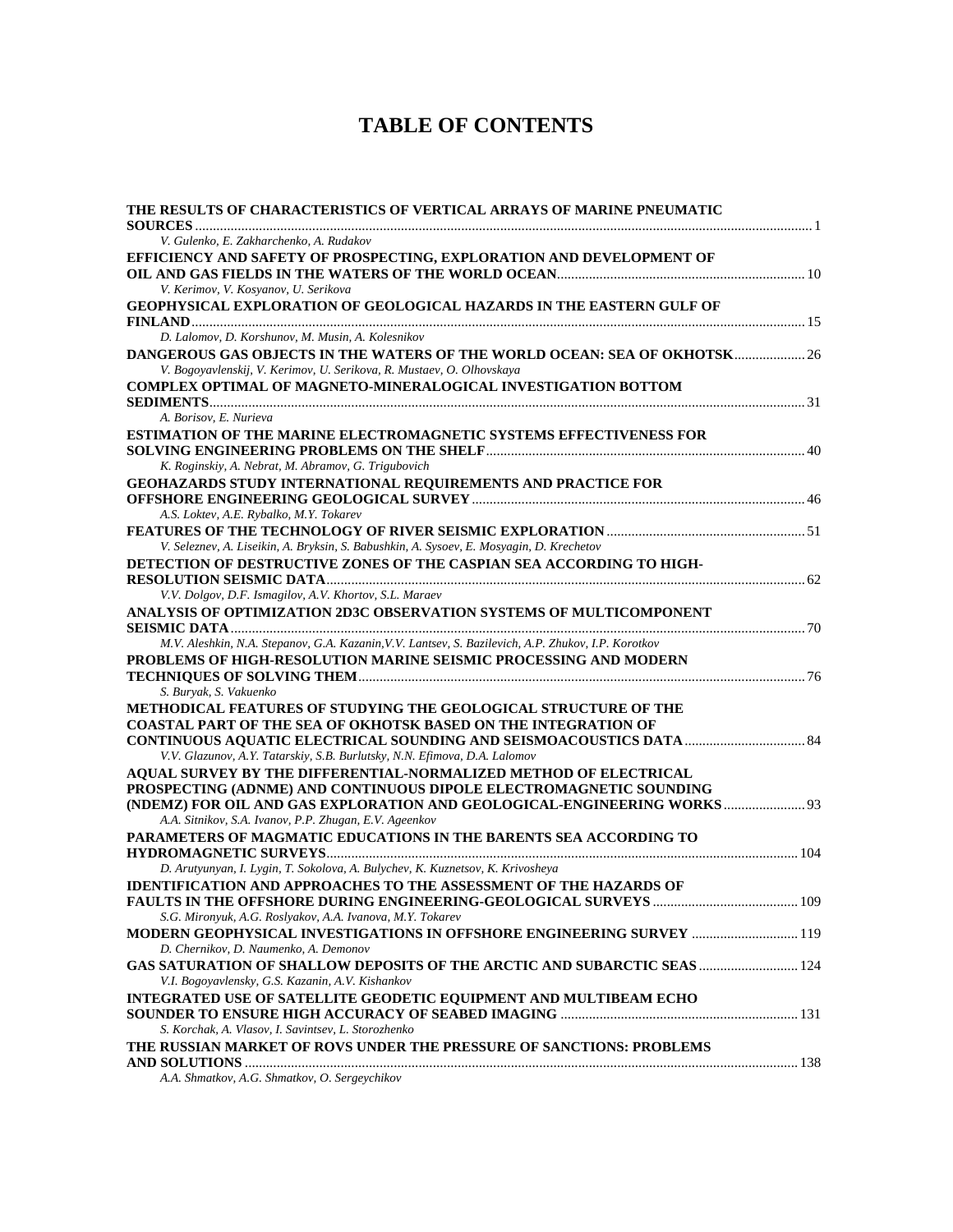| APPLICATION OF THE METHOD OF ION-SELECTIVE ELECTRODES IN EXPLORATION                                            |  |
|-----------------------------------------------------------------------------------------------------------------|--|
|                                                                                                                 |  |
| M.M. Saitgaleev, N.P. Senchina, J.A. Sokolova                                                                   |  |
| RESULTS OF THE PRELIMINARY ANALYSIS OF GRAVIMETRIC MATERIALS OF THE                                             |  |
| <b>GRACE SATELLITE MISSION ON THE NORTH-EAST SECTOR OF THE PACIFIC OCEAN  155</b>                               |  |
| I.V. Lygin, N.S. Tkachenko                                                                                      |  |
| <b>COMPLEX GEOPHYSICAL SURVEY OF THE PHANAGORIA WATER AREA: ADVANCED</b>                                        |  |
|                                                                                                                 |  |
| S. Olkhovskiy, A. Shmatkov, A. Shmatkova                                                                        |  |
| <b>OVERHAUSER FOUR-CHANNEL 3D GRADIOMETER AND ITS APPLICATION FOR</b>                                           |  |
|                                                                                                                 |  |
| E. Narkhov, A. Shirokov, A. Sergeev, A. Fedorov, D. Milukov, V. Sapunov, A. Denisov, S. Kiselev, V. Savelev, L. |  |
| Muravyev, A. Ivanenko                                                                                           |  |
|                                                                                                                 |  |
| I. Marchenko, D. Chernikov, N. Paramonov                                                                        |  |
| DEEP SEA NEAR BOTTOM GRAVITY AND MAGNETIC ACQUISITION WITH                                                      |  |
|                                                                                                                 |  |
| I.V. Lygin, V.A. Lygin, T.I. Lygina                                                                             |  |
| MAIN STAGES OF GEOLOGICAL DEVELOPMENT OF THE EASTERN GULF OF FINLAND                                            |  |
| (BALTIC SEA) IN THE LATE PLEISTOCENE - HOLOCENE BASED ON THE ANALYSIS OF                                        |  |
|                                                                                                                 |  |
| L. Budanov, A. Sergeev, D. Ryabchuk, V. Zhamoida, I. Neevin                                                     |  |
| SOME TECHNOLOGICAL ASPECTS OF START-STOP ELECTROMAGNETIC SOUNDINGS IN                                           |  |
| A.S. Bashkeev, Y.A. Davidenko, K.V. Abornev, S.V. Bukhalov, S.V. Iakovlev                                       |  |
|                                                                                                                 |  |
| THE ADVANTAGES OF USING SURFACE WAVE TOMOGRAPHY IN THE MARINE STUDIES                                           |  |
| A. Ponomarenko, V. Polovkov, D. Popov, B. Kashtan                                                               |  |
| SELF-POPUP NODE SURVEYING FEATURES AND APPLICATION TO ARCTIC SHELF                                              |  |
|                                                                                                                 |  |
| D.A. Ilinskiy, O. Y. Ganzha, A. I. Elnikov, K.A. Roginskiy                                                      |  |
| MODERN METHODS AND EQUIPMENT FOR HYDROACOUSTIC HIGH-PRECISION                                                   |  |
|                                                                                                                 |  |
| L. Merklin, A. Pleshkov, A. Sknarya, S. Tarasov                                                                 |  |
| THE ROLE OF NONLINEAR HYDROACOUSTICS IN MARINE TECHNOLOGIES OF THE SEA                                          |  |
|                                                                                                                 |  |
| L. Merklin, A. Pleshkov, P. Pivnev, A. Sknarya, S. Tarasov                                                      |  |
|                                                                                                                 |  |
| E.A. Biriukov, M.U. Tokarev, V.V. Ivanova                                                                       |  |
| <b>IDENTIFICATION OF GEOLOGICAL FACILITIES UNDER THE CONDITIONS OF GAS</b>                                      |  |
| SATURATION OF THE UPPER PART OF THE PROFILE DURING ENGINEERING SITE                                             |  |
|                                                                                                                 |  |
| A. Kozlova, A. Luchnikov, A. Biryulin                                                                           |  |
| THE USE OF SPLITMULTISEIS SEISMIC IMAGING TECHNOLOGY TO STUDY GAS-                                              |  |
|                                                                                                                 |  |
| A. Potemka, E. Birukov, M. Tokarev, A. Pirogova, A. Starovoitov, E. Poludetkina                                 |  |
| <b>GEOPHYSICAL APPROACH TO THE GEOHAZARD CLASSIFICATION IN MARINE</b>                                           |  |
|                                                                                                                 |  |
| M.J. Tokarev, A.G. Roslyakov, Y.E. Terehina                                                                     |  |
| PHASE-SHIFT SIGNAL DESIGN FOR SIMULTANEOUS SOURCING IN VIBROSEIS SURVEY 260                                     |  |
| A. Tarasov, A. Shuvalov, V. Ignatev, A. Konkov, B. Kashtan, A. Oshkin                                           |  |
| <b>GLACIGENIC FACTORS IN THE SOIL FOUNDATIONS OF OFFSHORE STRUCTURES</b>                                        |  |
|                                                                                                                 |  |
| V.P. Lisin, B.F. Romanyuk, R.N. Seredenko                                                                       |  |
| <b>IDENTIFICATION OF POTENTIALLY HAZARDOUS AREAS FOR OFFSHORE STRUCTURES</b>                                    |  |
| ON THE SOUTHERN CASPIAN SHELF BY MULTI-FREQUENCY SEISMIC-ACOUSTIC                                               |  |
|                                                                                                                 |  |
| V.P. Lisin                                                                                                      |  |
|                                                                                                                 |  |
| A. Bobachev, M. Aleshin                                                                                         |  |
|                                                                                                                 |  |